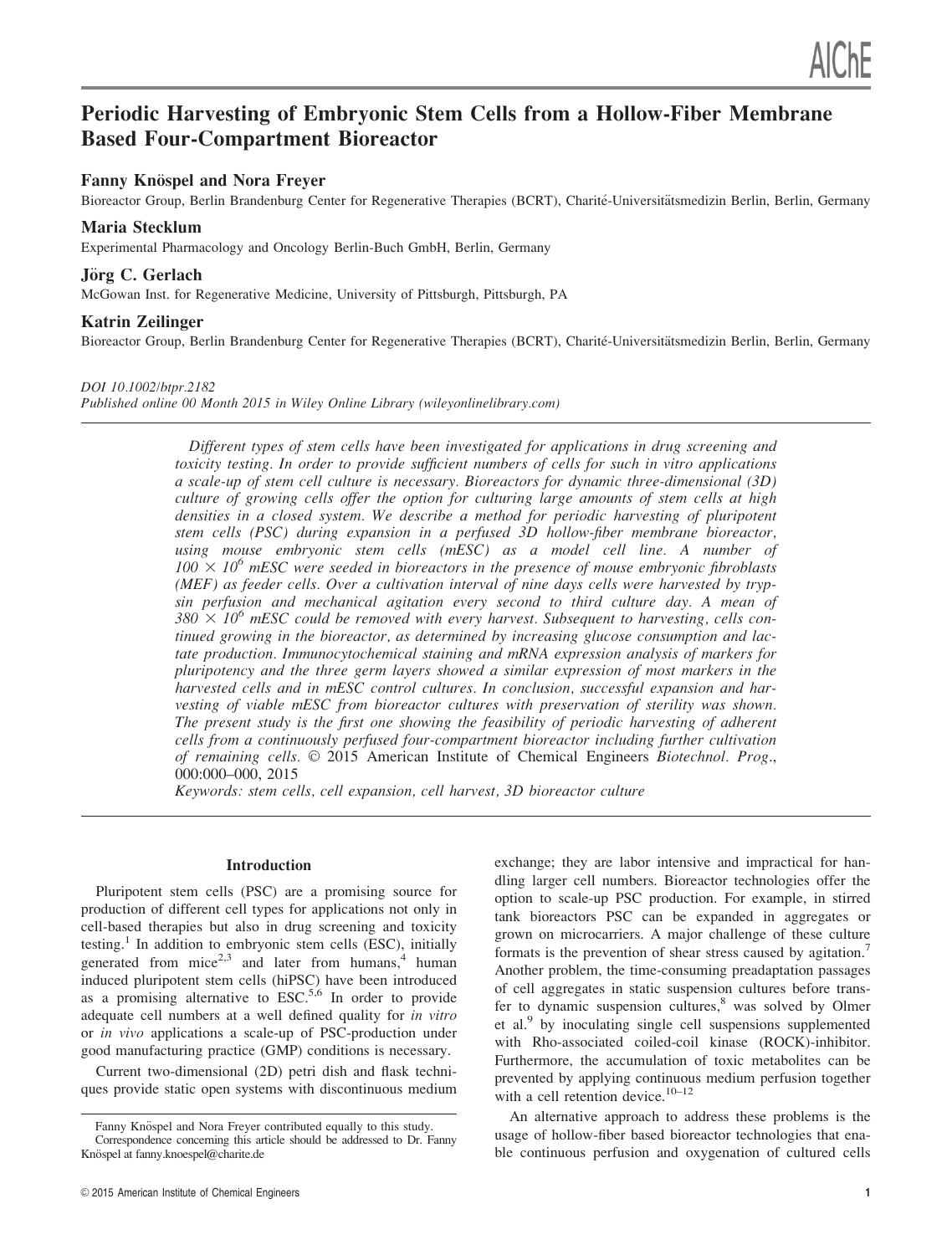without shear stress and allow for increased cell densities at physiological levels.13,14 The culture platform used in the present study consists of two independent bundles of hollowfiber membranes for counter-current medium perfusion interwoven with one bundle of oxygenation capillaries for gas exchange.<sup>15</sup> The integration of oxygenation fibers enables enhanced mass exchange and reduced gradient distances as compared to typical two-compartment bioreactors with external oxygenation.<sup>16</sup> The capillaries also provide a scaffold for the attachment of adherent cells like PSC. Culture experiments performed with different scale variants of the described bioreactor, obtained by multiplying the capillary units, provided comparable results in differently sized bioreactors.15(p552) The technology allows for expansion and follow-up differentiation<sup>17</sup> in a closed system with constant monitoring of culture parameters according to GMP requirements.

Successful short-term expansion of mouse embryonic stem cells (mESC) over three days in this bioreactor was shown.<sup>18</sup> However, prolonged culture resulted in spontaneous differentiation of mESC<sup>19</sup> or human embryonic stem cells  $(hESC)^{20}$ into different cell types and tissues. An increase in colony size and cell density can cause spontaneous differentiation.<sup>2</sup> In addition, the diffusion of nutrients and oxygen into the center of clusters is impaired when the aggregates exceed a critical size, potentially leading to central cell necrosis.<sup>18(p46)</sup>

We hypothesize that enzymatic dissociation of PSC aggregates can be used for cell harvesting from the bioreactor system. In a further aspect, enzymatic treatment could prevent the cell differentiation by reducing the cell density and thus permit prolonged expansion of PSC in the bioreactor.

In this study, an enzymatic-mechanical method for longterm cultivation and sterile harvesting of adherently growing mESC from hollow-fiber membrane based four-compartment bioreactors was established, using mESC as a model cell line. For testing the possibility of periodic harvesting, cells were harvested every second to third culture day over a cultivation interval of nine days. Between the harvesting steps, the remaining cells were further cultured in the bioreactor to monitor their proliferation behavior. Harvested cells were characterized with respect to their growth potential and differentiation state.

#### Materials and Methods

#### Bioreactor technology

The four-compartment bioreactor consists of three independent but interwoven hollow-fiber capillary systems that serve for counter-current medium perfusion (two medium compartments) and decentralized oxygenation (gas compartment) of the cells which are located in the extracapillary space (cell compartment) (Figure 1a). A detailed description of the technology can be found elsewhere.<sup>15(p550)</sup> The laboratory-scale bioreactors used in this study have a cell compartment volume of 8 mL. Bioreactors are integrated into a perfusion device that is designed to provide controlled temperature, gas supply and medium perfusion conditions (Figure 1b). Bioreactors, tubing systems and perfusion devices were manufactured by Stem Cell Systems, Berlin, Germany.

#### Preparation of cells

Mouse ESC (strain 129/SVEV, CMTI-1, Millipore, Billerica, MA, USA) were cocultured with irradiated mouse embryonic fibroblasts (MEF) of the strain CD-1 (passage 5), provided by the Experimental Pharmacology and Oncology Berlin-Buch GmbH, Germany. Mouse ESC were seeded at a cell density of  $3.5 \times 10^4$  cells/cm<sup>2</sup> into culture dishes coated with 0.1% gelatine (Millipore) and preseeded with inactivated MEF (gamma irradiation at 30 Gy) at a density of  $3 \times 10^4$  cells/cm<sup>2</sup>. Cells were cultured in T175 culture flasks (BD Falcon, San José, CA) or in lumox<sup>®</sup> multiwell plates suitable for immunofluorescence studies (Sarstedt, Nümbrecht-Rommelsdorf, Germany). Cells were cultured in mESC-medium based on DMEM (Biochrom, Berlin, Germany) containing 1,000 U/mL leukemia inhibitory factor (LIF; ESGRO, Millipore), 15% fetal calf serum (FCS; Millipore), 100 U/mL penicillin/100  $\mu$ g/mL streptomycin (Biochrom), 2 mM L-glutamine (Life Technologies, Carlsbad, CA), 7.14  $\mu$ M  $\beta$ -mercaptoethanol (Sigma-Aldrich, St. Louis, MO), 0.1 mM nonessential amino acids and 0.1 mM nucleosides (both from Millipore). Every 2–3 days, cells were passaged enzymatically, using a 0.05% trypsin/ 0.02% EDTA solution (Biochrom).

#### Expansion of mESC in the bioreactor

Bioreactors were inoculated with 60  $\times$  10<sup>6</sup> MEF on day 0 followed by the inoculation of  $100 \times 10^6$  mESC (passage 37 or 39) on day 1. The bioreactors were maintained at  $37^{\circ}$ C over 9 days. The cell compartment was supplied with 40 mL/min of a gas mixture initially consisting of 95% air and  $5\%$  CO<sub>2</sub>. Bioreactors were perfused at a constant recirculation rate of 30 mL/min. Fresh medium was supplied with an increasing feed rate from 6 to 12 mL/h according to the current glucose consumption of the cells. The pH value and oxygen partial pressure  $(pO<sub>2</sub>)$  in the culture perfusate were measured daily with a clinical analyzer (ABL 700, Radiometer, Copenhagen, Denmark) and adjusted, if required, by variation of  $CO<sub>2</sub>$  supply rates to maintain a stable pH between 7.2 and 7.4.

#### Metabolic parameters

Samples from culture perfusates were taken on a daily basis for biochemical analyzes. Measurements of glucose and lactate concentrations were performed with a blood gas analyzer (ABL 700, Radiometer), while lactate dehydrogenase (LDH) activities, indicating potential cell damage, were determined with an automated clinical chemistry analyzer (Cobas<sup>®</sup> 8000, Roche Diagnostics GmbH, Germany). The metabolic rates in bioreactors were calculated on the basis of the system volume and feed rate as described elsewhere. $^{22}$ 

#### Harvesting of mESC from the bioreactor

Every second to third culture day cells were harvested from the bioreactors. In the intervals between each harvesting step, cultures were continued for further expansion of the remaining cells. On culture day 9 bioreactors were opened immediately after harvesting to extract any remaining cells. For harvesting of cells from the bioreactors, two connecting lines were integrated into the tubing system between the medium inflow and outflow 1 and between the medium inflow and outflow 2, respectively (Figure 2a). In addition, a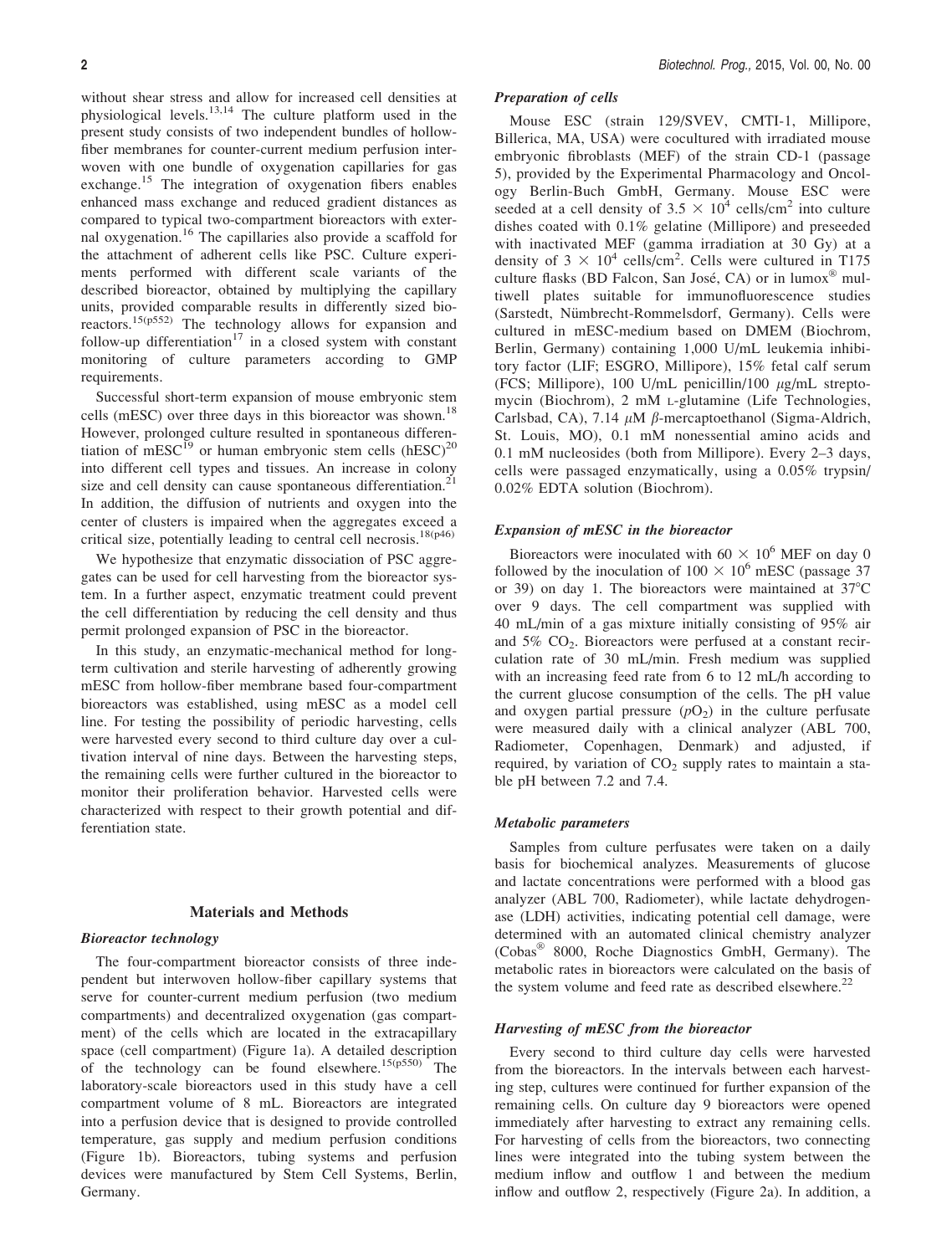

#### Figure 1. 3D bioreactor technology.

Schematic drawing of the bioreactor with a cell compartment volume of 8 mL showing the housing with tube connectors, partially opened to view the interwoven capillary system (a). The perfusion device is equipped with pumps for medium recirculation and medium feed, a gas mixing unit and a heating to maintain a constant temperature (b).

sterile glass vessel was connected to the cell compartment outlet of the bioreactor to collect cells during the harvesting procedure (Figure 2a). For harvesting the culture medium was first washed out by rinsing the bioreactor circuit with the threefold system volume of phosphate buffered saline (PBS; PAA, Dartmouth, MA) without calcium/magnesium to remove the FCS contained in the culture medium and flush nonadherent cells into the glass vessel. The PBS solution was then replaced by prewarmed 0.05% trypsin/0.02% EDTA solution. To enhance enzymatic incubation, 15 mL of trypsin/EDTA solution were added directly into the cell compartment, followed by continuous recirculating perfusion of the bioreactor with enzyme solution for a total of 16 min. Enzymatic digestion was stopped and cells were rinsed out from the cell compartment by flushing the circuit with DMEM culture medium with 15% FCS and 100 U/mL penicillin/100  $\mu$ g/mL streptomycin. The detailed flushing procedure is shown in Figure 2. First, the cell compartment was directly perfused with a flow rate of 20 mL/min for 5 min collecting the cell suspension in the glass vessel (Figure 2b). Then the cell compartment was flushed alternately for 10 min with 20 mL/min via each medium in- and outlet (Figure 2c, d), and finally direct rinsing of the cell compartment was performed again for 5 min to rinse the detached cells into the glass vessel. During the enzymatic incubation and the different flushing modes, vigorous shaking was performed to enhance cell detachment. After completion of the harvesting procedure the system was filled again with mESC medium, and the perfusion mode was reinstalled for further expansion of remaining cells (Figure 2a).

The harvested cells were counted using trypan blue solution, seeded, and cultured on 2D culture plates for further three days in order to investigate the viability and sterility of the cells as well as for immunocytochemical analyzes.

To assess the number of remaining cells, bioreactors were opened on culture day 9 immediately after harvesting. Therefore, the excised capillaries were incubated in a 50 mL tube for 15 min at  $37^{\circ}$ C with approximately 15 mL trypsin solution. After removal of capillaries, cells contained in the suspension were counted.

#### Immunocytochemistry

Feeder-dependent mESC maintained in 24-well plates (lumox<sup>®</sup>, Sarstedt) for three days were fixed with 4% formaldehyde solution (Herbeta Arzneimittel, Berlin, Germany) and permeabilized with ice-cold  $80\%$  (v/v) methanol (J.T. Baker, Deventer, The Netherlands). After rinsing with PBS, the cells were incubated in blocking buffer (PBS with 2% FCS [PAA] and 2.5% bovine serum albumin [BSA, Sigma-Aldrich]) for 60 min. Subsequently the cells were incubated for 60 min with 2  $\mu$ g/mL of the primary antibody OCT3/4 (Santa Cruz, Santa Cruz, CA, USA) and for 150 min with 25 µg/mL SSEA-1 (R&D Systems, Minneapolis, MN, USA), followed by incubation with  $2 \mu g/mL$  fluorochrome coupled secondary antibodies (Life Technologies) for 60 min, and staining of the nuclei with 0.17 µg/mL DAPI (Sigma-Aldrich) for 5 min. Subsequently the cells were mounted with Aqua Polymount solution (Polysciences, Warrington, PA, USA). Microphotographs were taken using a Zeiss Axiovert 200M microscope (Carl Zeiss, Göttingen, Germany) with a Retiga 2000R digital camera (QImaging, Surrey BC, Canada) and Image Pro Plus software (Media Cybernetics, Silver Spring, MD).

#### RNA isolation and cDNA synthesis

RNA was isolated from control cultures and from harvested cells using the PureLink<sup>TM</sup> RNA Mini Kit (Life Technologies) according to the manufacturer's instructions. Genomic DNA was digested on-column with RNase-free DNase-Set (Qiagen, Hilden, Germany). RNA concentrations were measured with a spectrometer (Thermo Fisher Scientific, Waltham, MA, USA) and 1 µg of RNA served as a template to synthesize complementary DNA with High Capacity cDNA Reverse Transcription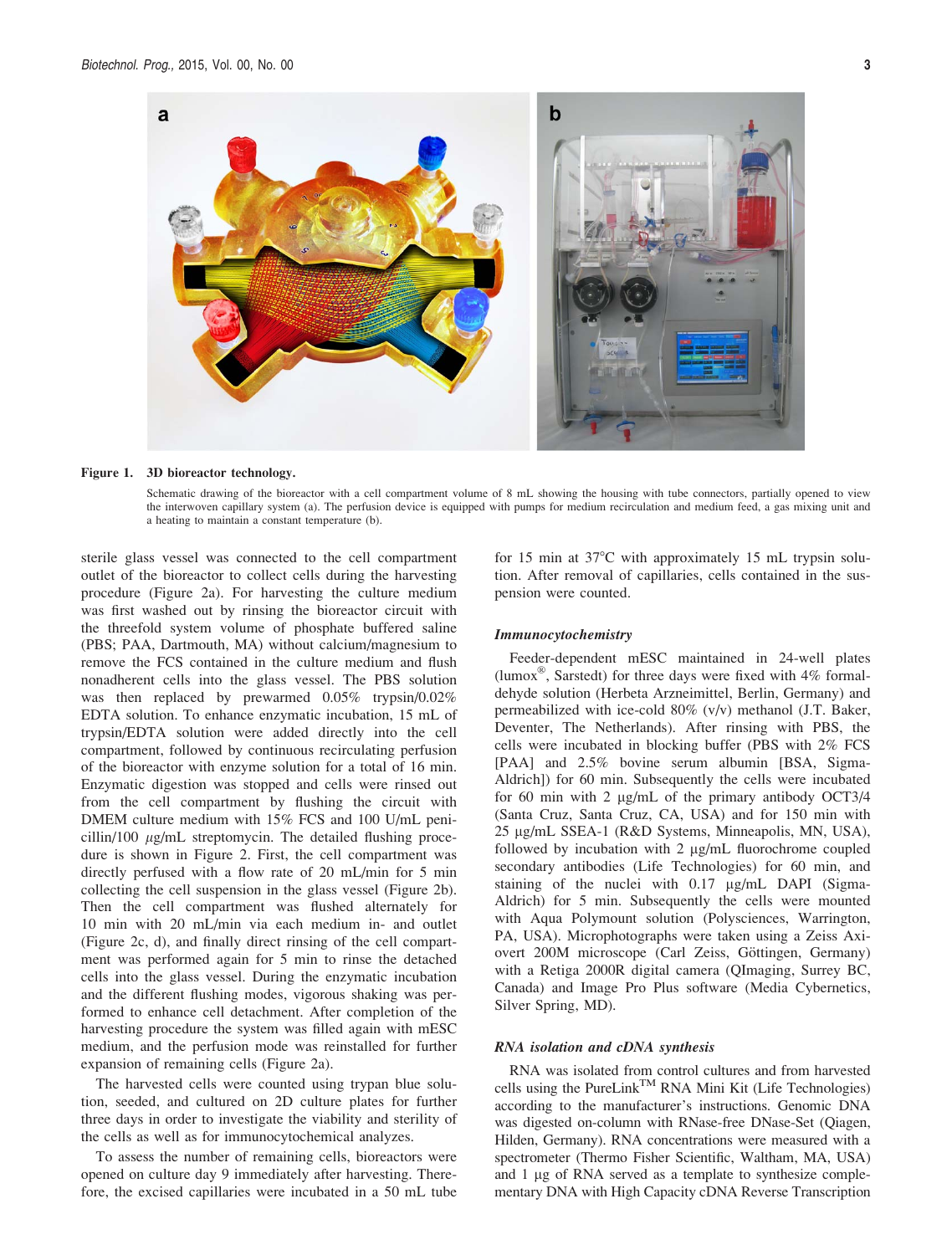- a Perfusion mode for cell expansion Inflow 1 Outflow 1 200µM
- C Indirect flushing of cell compartment 1
	- closed lines
- -

Direct flushing of cell compartment

d Indirect flushing of cell compartment 2





The figure shows a schematic cross-section of the 8 mL bioreactor during cell expansion (a) and during cell harvesting (b–d). After incubation with trypsin, DMEM containing FCS is flushed directly through the cell compartment (b). Then the solution is flushed via each medium outlet into the cell compartment (c) followed by perfusion via each medium inlet (d). The harvested cell suspensions were collected and fractionated in a glass vessel. Insert shows a representative mESC aggregate (brightfield) obtained from a separate bioreactor not subjected to harvesting after three days of expansion (a).

b

Kit with RNase-Inhibitor and random hexamers (Applied Biosystems, Foster City, CA).

#### Real-time (TaqMan) PCR analysis

Expression analyzes were performed with specific primer/probes for mouse genes as indicated in Table 1 and assays were conducted as described elsewhere.<sup>23</sup> Expression of specific genes was normalized to that of the housekeeping gene (Gapdh) and fold changes of expression levels were calculated with the  $\Delta\Delta$ Ct method.

### Statistical evaluation

Statistical analyzes were performed using GraphPad Prism 5.0 for Windows (GraphPad Software, SanDiego, CA).

Experiments were performed in triplicate and results are presented as means  $\pm$  standard errors of the mean (SEM). The one-way ANOVA with Bonferroni's post hoc test was performed to analyze significance of differences in harvested cell numbers in the four fractions.

#### Results

#### Establishment of a cell harvesting method

Based on preliminary investigations with different rinsing modes and enzyme concentrations an optimized method based on enzymatic-mechanical detachment with subsequent rinsing was established (for detailed description see "Materials and Methods"). After 3 days of expansion (Figure 2a) cell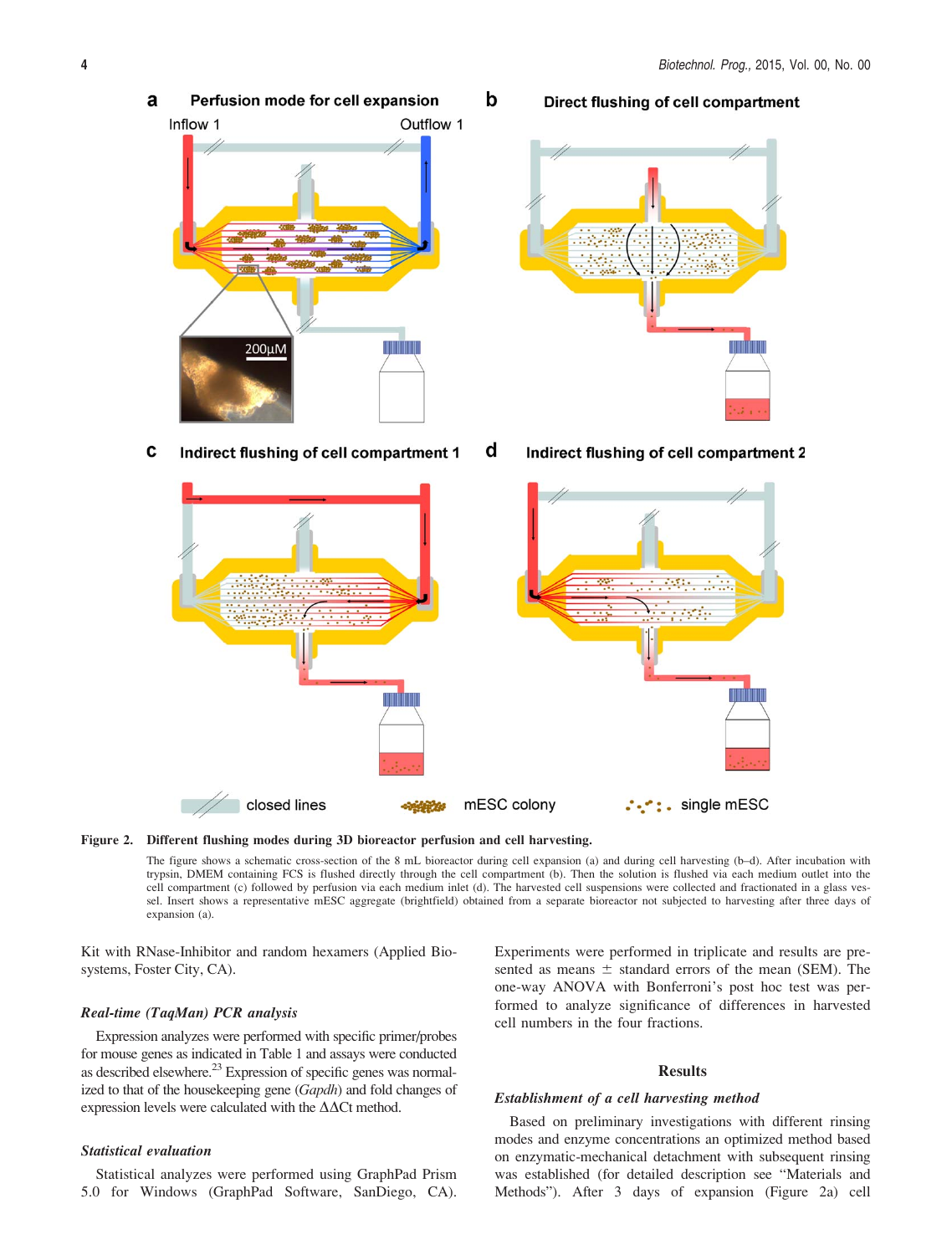| Protein Symbol   | Gene Symbol       | Gene Name                                   | Assay-ID (Applied Biosystems) |  |
|------------------|-------------------|---------------------------------------------|-------------------------------|--|
| $OCT-3/4$        | Puo5f1            | POU domain, class 5, transcription factor 1 | Mm00658129_gH                 |  |
| <b>NANOG</b>     | Nanog             | Nanog homeobox                              | Mm01617761 g1                 |  |
| AFP              | Afp               | alpha fetoprotein                           | Mm00431715 m1                 |  |
| GATA4            | Gata4             | GATA binding protein 4                      | Mm00484689 m1                 |  |
| <b>NESTIN</b>    | Nes.              | <b>Nestin</b>                               | Mm00450205 m1                 |  |
| PAX <sub>6</sub> | Pax <sub>6</sub>  | paired box gene 6                           | Mm00443081 m1                 |  |
| BMP4             | Bmp4              | bone morphogenetic protein 4                | Mm00432087 m1                 |  |
| <b>ASMA</b>      | Acta <sub>2</sub> | actin, alpha 2, smooth muscle, aorta        | Mm01546133 m1                 |  |
| <b>GAPDH</b>     | Gapdh             | glyceraldehyde-3-phosphate dehydrogenase    | 4352932E                      |  |

|  |  |  |  |  |  |  |  | Table 2. Numbers of Cells Harvested from 3D Bioreactors by Fractionated Collection |  |
|--|--|--|--|--|--|--|--|------------------------------------------------------------------------------------|--|
|--|--|--|--|--|--|--|--|------------------------------------------------------------------------------------|--|

| Fraction               | Flushing Mode                                                                | Time             | 1st Harvest*      | 2nd Harvest*       | 3rd Harvest*      |
|------------------------|------------------------------------------------------------------------------|------------------|-------------------|--------------------|-------------------|
| $\Omega$               | PBS flushing                                                                 | $10 \text{ min}$ | $0.5 \pm 0.2$     | $0.3 \pm 0.1$      | $1.5 \pm 1.3$     |
|                        | Culture medium flushed directly<br>through cell compartment                  | $5 \text{ min}$  | $336.3 \pm 130.8$ | $244.7 \pm 19.5$   | $343.0 \pm 278.5$ |
|                        | Culture medium flushed indirectly<br>through medium capillaries              | $10 \text{ min}$ | $33.5 \pm 8.9$    | $105.2 \pm 94.4$   | $39.8 \pm 37.1$   |
|                        | Culture medium flushed directly<br>through the cell compartment              | $5 \text{ min}$  | $9.7 \pm 4.4$     | $21.7 \pm 15.8$    | $2.8 \pm 1.8$     |
| Total of fractions 1–3 | Combined flushing through the cell<br>compartment and the medium capillaries | $20 \text{ min}$ | $379.5 \pm 118.0$ | $371.5 \pm 90.6$   | $385.5 \pm 317.5$ |
| Total                  | Total harvested cells from one bioreactor<br>$(fractions 1-3, resp.)$        |                  |                   | $1136.6 \pm 310.6$ |                   |

\*The cell numbers are given as means  $\pm$  SEM ( $\times 10^6$ ).

aggregates with a diameter of approximately  $250 \mu m$  were obtained as shown for a separate bioreactor not subjected to harvesting (Figure 2a, insert). For initiation of the harvesting process, bioreactors were perfused with trypsin/EDTA solution in a recirculation mode. The obtained single cells were rinsed out in three steps (Figure 2), beginning with direct cell compartment perfusion (Figure 2b), followed by flushing of the cell compartment via medium in- and outlets (Figure 2c, d), and finally again direct rinsing of the cell compartment. Cell detachment was enhanced by mechanical agitation. The remaining cells after harvesting were further cultivated in the bioreactor to evaluate the possibility of long-term cell expansion in the system (Figure 2a).

#### Fractionated cell harvesting

During each harvesting procedure cells were collected in different fractions, including fraction 0 obtained by PBS flushing before trypsin incubation and those obtained by applying different flushing modes after trypsin incubation. In Table 2, the numbers of collected cells in the four fractions are shown, while Figure 3 shows the percentage of cells in individual cell fractions. The number of cells flushed out during PBS treatment prior to enzymatic perfusion (fraction 0) increased from  $0.5 \times 10^6$  cells to  $1.5 \times 10^6$  cells from the first to the third harvesting, still representing a minor proportion of cells compared to the other fractions. With the direct flushing mode applied immediately after trypsin perfusion (fraction 1) the majority of cells (75–92%, Figure 3) were removed from the bioreactor cell compartment at all three time points of harvesting, with cell numbers between  $245 \times 10^{6}$  and  $343 \times 10^{6}$  cells. Fraction 2 (6–20%), and fraction 3 (1–5%) contained only a minor proportion of cells. Total amounts of cells removed with every harvest averaged  $380 \times 10^6$  cells (Table 2) and a cumulative number of  $1.14 \pm 0.31 \times 10^9$  cells could be harvested from each bioreactor culture over 9 days (Table 2). The vitality of harvested cells in fraction 1–3 was assessed by trypan blue

exclusion method and was always 95% or higher (data not shown). After the third harvest on culture day 9 approximately  $8 \times 10^6$  mESC (representing 8% of total cell amount, Figure 3) were still in the bioreactors, as determined by counting the remaining cells after opening the bioreactor. This indicates that the majority of mESC were removed with the enzymatic–mechanical based harvesting. From numbers of harvested cells for each harvesting time point and number of cells that were counted after opening the bioreactor an average doubling time of  $31.9 \pm 2.5$  h was calculated.

#### Investigation of viability and expression of pluripotency markers

To evaluate the proliferation potential of the harvested mESC the cells were re-plated in 2D culture dishes and cultivated for further 3 days. For comparison, a standard mESC 2D culture was used as control (Figure 4). The colonies of mESC obtained after harvesting did not differ significantly in size from those in control cultures. All cultures were free of any microbiological contamination, which confirms the maintenance of sterility during harvesting procedure. Immunocytochemical staining of pluripotency markers in harvested cells that were replated in 2D culture dishes and cultivated for further three days showed that the pluripotency markers OCT3/4 and SSEA-1 were present in a similar intensity and distribution compared to the control (Figure 4). Counterstaining of nuclei with DAPI clearly confirmed the location of OCT3/4 within the nucleus, while SSEA-1 was expressed upon the surface of cells (Figure 4).

As a further parameter to assess the quality of harvested mESC the pluripotency markers Nanog and Pou5f1 were analyzed on mRNA-level through qRT-PCR in samples taken directly after harvesting procedure. Figure 5a shows that there are no differences in expression levels of Pou5f1 and Nanog in harvested mESC in relation to control cultures. In addition Acta2 and Bmp4 as markers for mesoderm were analyzed also showing no differences or even a decrease in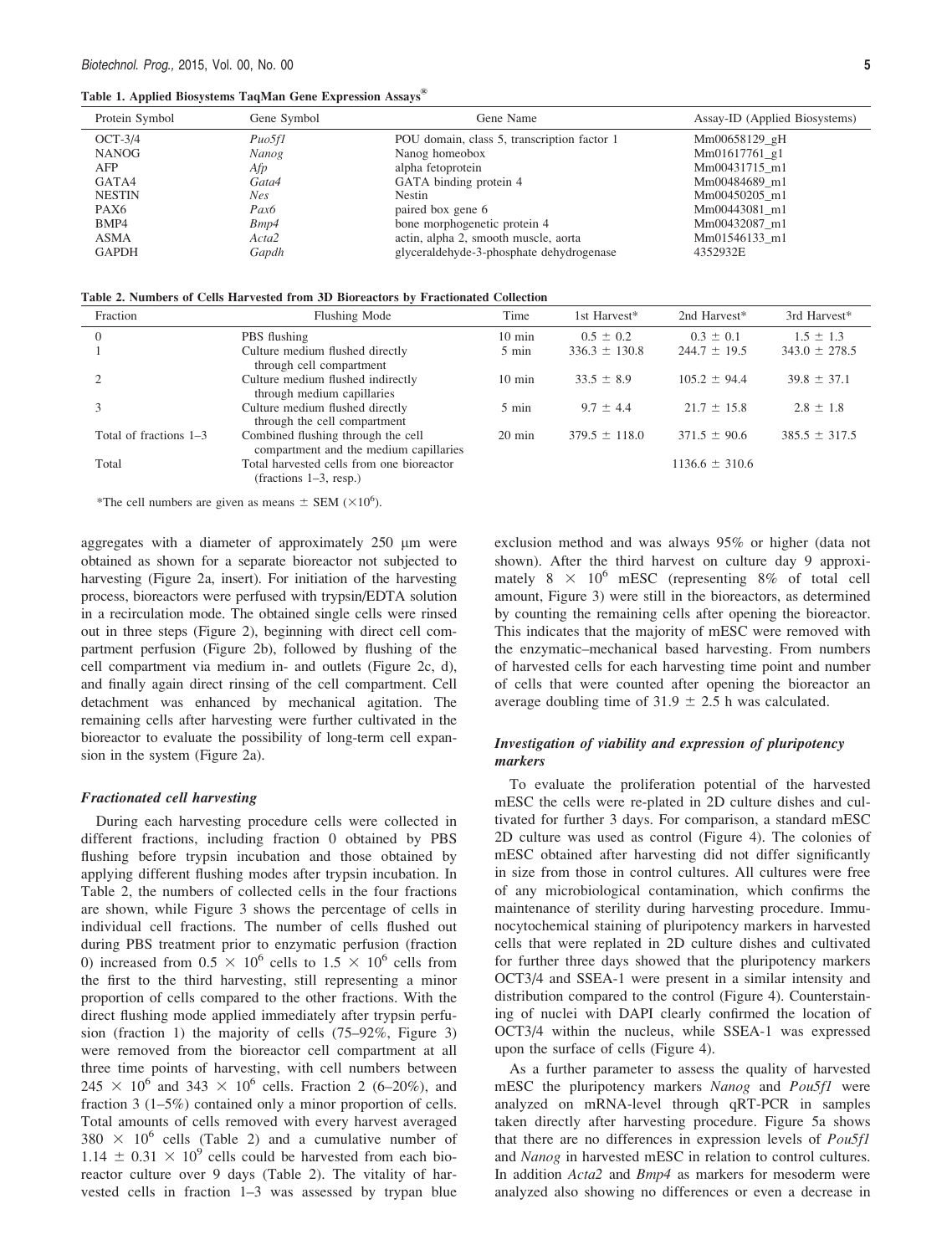percentage of total amount [%] 100 80 60 40  $20<sub>1</sub>$ 0  $2<sup>nd</sup>$ 1<sup>st</sup>  $3<sup>rd</sup>$ harvest harvest harvest  $\Box$  Fraction 0 (PBS) **But** Fraction 2 N Remaining cells **Exercise** Fraction 1 888 Fraction 3

Figure 3. Percentage of mouse embryonic stem cells (mESC) harvested from 3D bioreactors in different fractions compared to the total amount of collected cells during periodic harvesting at three different time points.

Bioreactors were opened after harvesting on culture day 9 in order to count remaining cells ( $n = 3$ , mean  $\pm$  SEM). \*P < 0.05, \*\*P < 0.001,  $***P < 0.0001$  (one-way ANOVA with Bonferroni's post hoc test).

gene expression compared to control cultures (Figure 5b). The same observations were made for the markers Nes and Pax6, typical for the ectodermal germ layer (Figure 5c). Only for the markers of the endodermal germ layer Gata4 and Afp a 50- to 70-fold increase of gene expression was observed (Figure 5d).

### Influence of periodic harvesting on metabolites and nutrients

For evaluation of cell growth within the closed bioreactor system glucose consumption and lactate production of cells were determined before and between every harvesting time point (Figure 6). The glucose consumption of mESC increased up to approximately 17 mg/h until the first harvest, which then resulted in a decrease by approximately 50% in glucose consumption (Figure 6a). Afterwards glucose uptake increased again until the second harvest to about 17 mg/h and again declined by nearly 50% after the harvest. Until the third harvest the glucose consumption reached a value of approximately 13.5 mg/h (Figure 6a). The lactate production was similar to glucose consumption, reaching maximum values of about 15 mg/h directly before harvesting and decreasing afterwards (Figure 6b). Lactate concentrations increased and reached values of 1.5 g/L or more before cell harvest and decreased to 0.5 g/L or less after harvest respectively (Figure 6c). The overall yield of lactate from glucose was around 0.8 g/g and no significant changes due to cell harvest were observed (Figure 6d). Although the lactate concentrations changed due to cell harvest the pH values remained stable between 7.1 and 7.4 by adjusting  $CO<sub>2</sub>$  supply rates (Figure 5e). Partial oxygen pressure  $(pO<sub>2</sub>)$  increased slightly after harvesting procedure from around 130 to 150 mm Hg (Figure 6f).

The LDH release did not show changes due to cell harvest and did not exceed basal levels of 0.5 U/h (data not shown) indicating no significant cell injury.

#### **Discussion**

To enable the production of large cell amounts for potential future applications of PSC, including ESC or autologous hiPSC, a scale-up of culture technologies is desirable. Besides, after successful expansion and differentiation of PSC, the sterile recovery of vital cells is of interest for further analyzes and applications. Whereas nonadherent cells cultivated in 3D bioreactors can be harvested by using only mechanical agitation, $24$  additional enzymatic reaction is needed for adherent cells like mESC, as already shown for microcarrier systems, $^{25}$  or fibrous bed bioreactors.<sup>26</sup>

In this study, an enzymatic-mechanical based method for repeated harvesting of PSC from a hollow-fiber bioreactor was established and used for prolonged expansion of the cells. A total of  $1.14 \times 10^9$  mESC could be harvested from a single bioreactor culture with three harvesting procedures over nine days of culture, corresponding to an 11-fold expansion of cells, which is comparable to previously reported studies using aggregates or microcarriers.<sup>26(p55),27</sup> A doubling time of 32 h was calculated, which is in consistence with results from other groups reporting doubling times of 25 to 30 h for expansion of mESC in aggregates or on microcarriers.<sup>28–30</sup> Liu and colleagues<sup>26(p55)</sup> investigated the expansion of mESC in fibrous bed bioreactors over a period of 15 days and observed a doubling time of 60 h. The distinct longer doubling time as compared to the present study can be explained by a discontinuous medium exchange resulting in a limitation of nutrients and hence in a decreased growth potential. However, other groups reported shorter doubling-times of around 16 to 24 h<sup>12(p85),31</sup> which is only half of the doubling-time compared to the present study. The doubling-time and obtained cell numbers could be further optimized by adjusting medium feed rates in a way that lactate concentrations in the culture perfusates are below 1.5 g/L throughout the culture period, since lactate concentrations of 1.5 g/L or higher were shown to inhibit ESC growth. $32$ 

Since too high lactate concentrations may also induce differentiation of  $ESC^{32(p450)}$  adjustment of medium feed rates could additionally prevent the observed increase in gene expression of endodermal markers Afp and Gata4. Another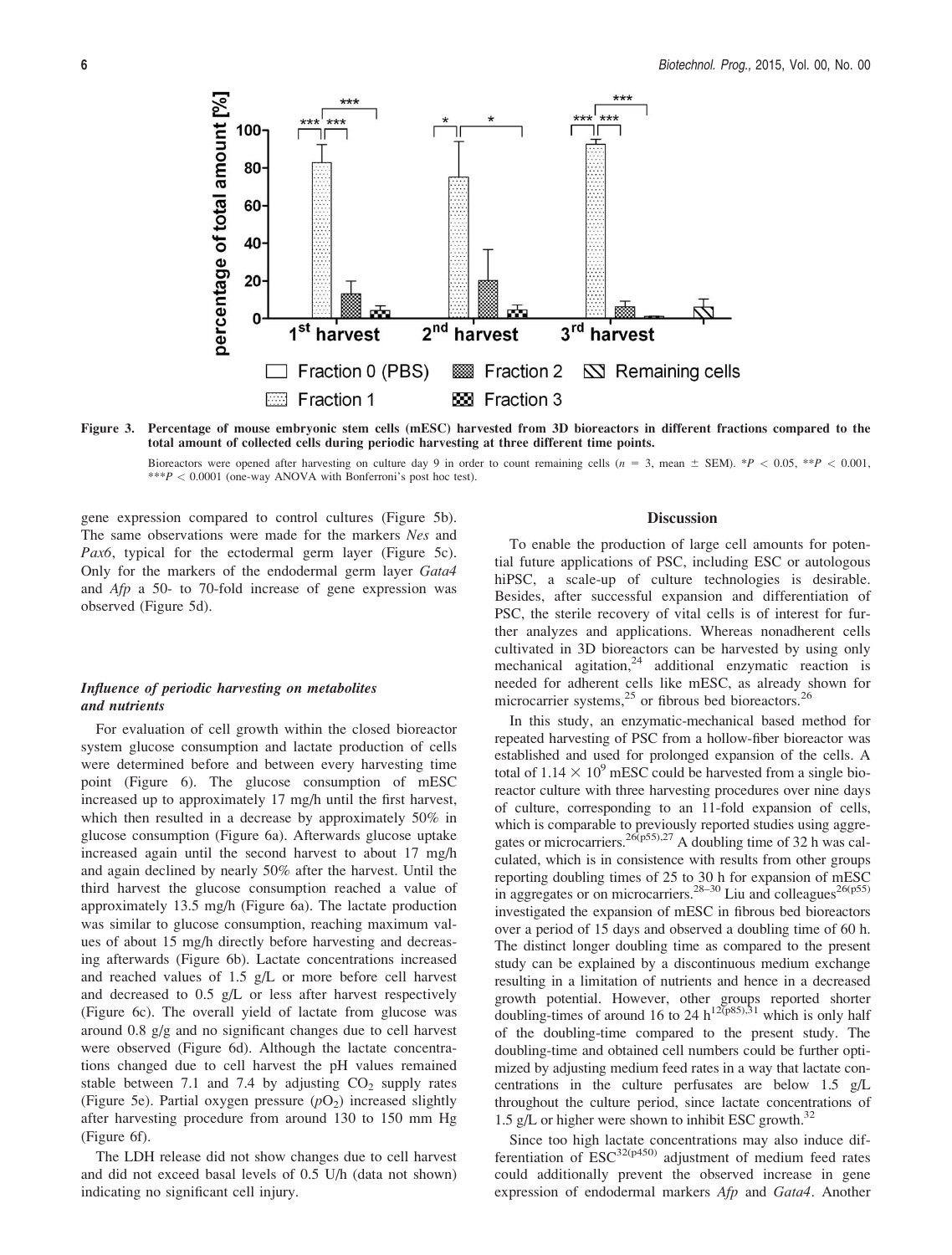

Figure 4. Morphology and immunocytochemical analyzes of mouse embryonic stem cells (mESC) after harvesting from 3D bioreactors.

The figure shows mESC co-cultivated with feeder cells in 2D cultures for 3 days in control cultures and (a–d) cells from the second harvest from bioreactor representative for all experiments and harvesting time points (e–h).

potential reason for the observation of beginning differentiation of the cells could be the fact that during the first harvesting the pre-inoculated feeder cells were detached and flushed out from the bioreactor and were therefore not further available to support the undifferentiated state of mESC. As shown by Smith et  $al.^{33}$  the factors provided by feeder cells, mainly LIF, are crucial for support of the self-renewal capacity of feeder-dependent mESC. Therefore, another possibility to prevent spontaneous differentiation would be to increase the LIF concentration in the bioreactor perfusate to compensate potential loss of feeder cells after the first harvest. Alternatively a feeder-independent cell line with chemically defined media could be used for future studies. Furthermore Gerlach et al.<sup>18(p45)</sup> reported that mESC started to differentiate after three days of bioreactor culture showing a distinct decrease in expression of pluripotency markers and an increase in various differentiation markers. In contrast, in this study a stable expression of pluripotency markers Pou5f1 and Nanog was observed and only endoderm specific markers increased while expression of other differentiation markers kept unchanged. Another explanation for these results could be lineage-specific priming. Several studies showed that mESC express heterogeneous levels of Nanog when they are cultured in medium containing serum and  $LIF<sup>34,35</sup>$  as in the present study. On the other hand, this effect was also observed in the presence of fully defined media (2i media) containing inhibitors of the fibroblast growth factor (FGF)/mitogen-activated protein kinase pathway and glycogen synthase kinase 3 (GSK3).<sup>36</sup> Moreover, Price and colleagues<sup>37</sup> showed that addition of Wnt3a to the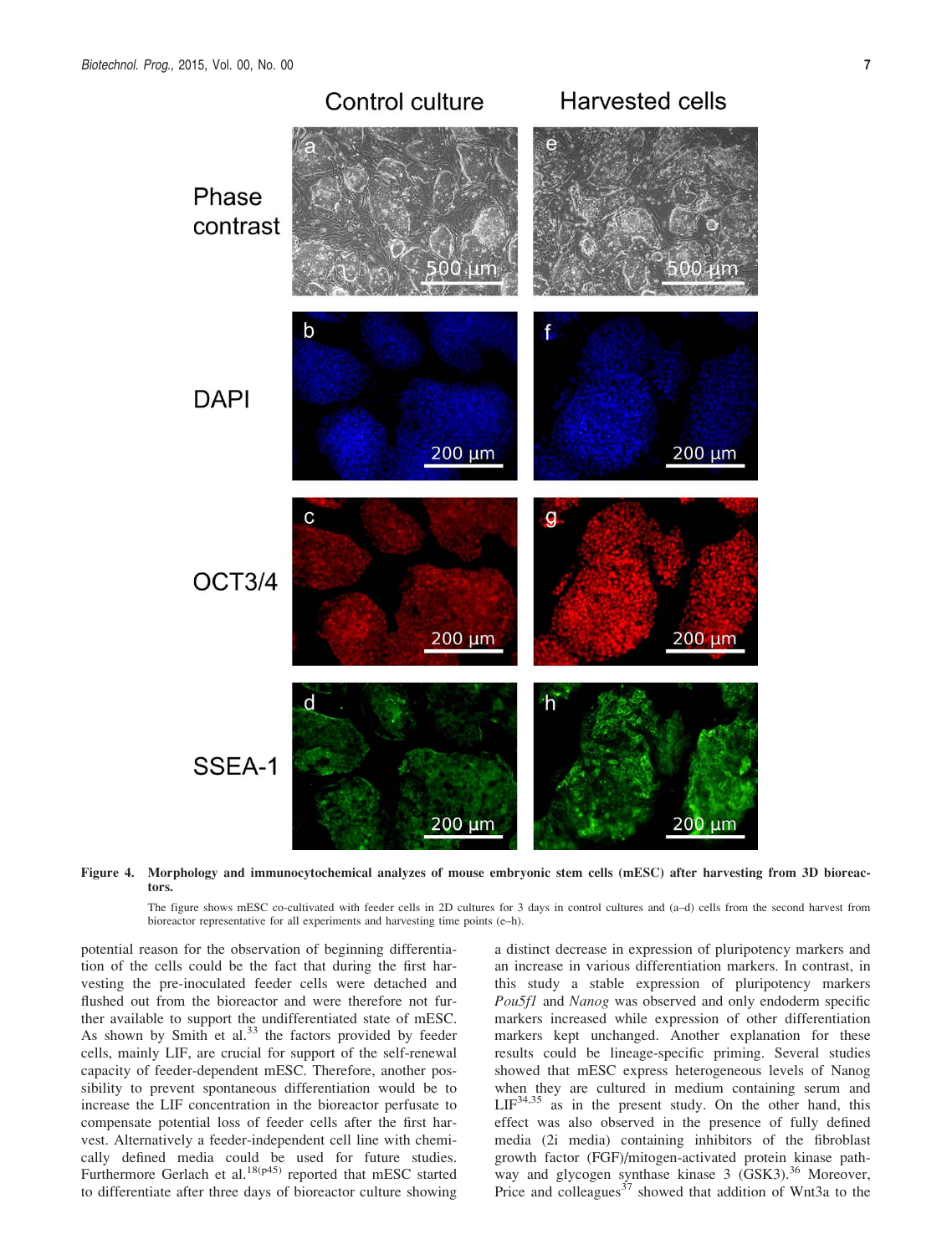![](_page_7_Figure_1.jpeg)

Figure 5. Gene expression of pluripotency markers in mouse embryonic stem cells (mESC) harvested from 3D bioreactors in relation to control cultures.

The figure shows the relative expression of pluripotency markers (a), mesodermal markers (b), ectodermal markers (c), and endodermal markers (d) of cells harvested from 3D bioreactors with three harvesting time points each over nine culture days ( $n = 3$ , mean  $\pm$  SEM). Gene symbols: Pou5f1 = POU domain, class 5, transcription factor 1, Acta2 = alpha smooth muscle actin, Bmp4 = bone morphogenetic protein 4, Nes = Nestin, Pax6 = paired box gene 6, Afp = alpha-fetoprotein, Gata4 = GATA binding protein 4.

culture medium resulted in lineage-specific priming of mESC characterized by a low Nanog expression and upregulation of genes for primitive endoderm (Gata4, Sox17), while the expression of other pluripotency markers (Oct4, Sox2) remained unchanged. These findings indicate that various medium factors can influence the fate decision of PSC. In the bioreactor lineage-specific priming of mESC might also be caused by incomplete dissociation of some cell aggregates resulting in reduced oxygen and nutrient supply of the central areas of those aggregates. For example Lim et al.<sup>38</sup> showed an increased formation of primitive endodermal cells during embryoid body formation under hypoxic conditions. But the principle suitability of the established method for regular cell harvesting is reflected by the results from analysis of metabolic parameters before and between every harvest time point. The release of the intracellular enzyme LDH did not increase upon cell harvesting, indicating that the harvesting procedure did not cause significant cell injury. Time courses of glucose consumption and lactate production rates indicate ongoing proliferation over the culture period of nine days. The course of cell growth was characterized by an increase within the first days, decreases due to cell harvest, which were followed by the continuation of increase in metabolic activity. However, as cell metabolism may change throughout the culture period further validation would be needed. In future studies several bioreactors could be run in parallel to have the possibility to open one bioreactor after each harvest and to count the remaining cells, which would allow determining the absolute cell number in the bioreactor. Counting of remaining cells, in addition to harvested cells and determination of the total cell amount in the bioreactor would also be needed for calculation of specific glucose and lactate production rates (mg/h/cell) to assess metabolic activity in response to process modifications. This could be combined with the application of an *in vivo* imaging system for the observation of the cell distribution within the bioreactor as it was already applied by Ratcliffe et al.<sup>39</sup> By using this imaging system during the harvesting procedure a potential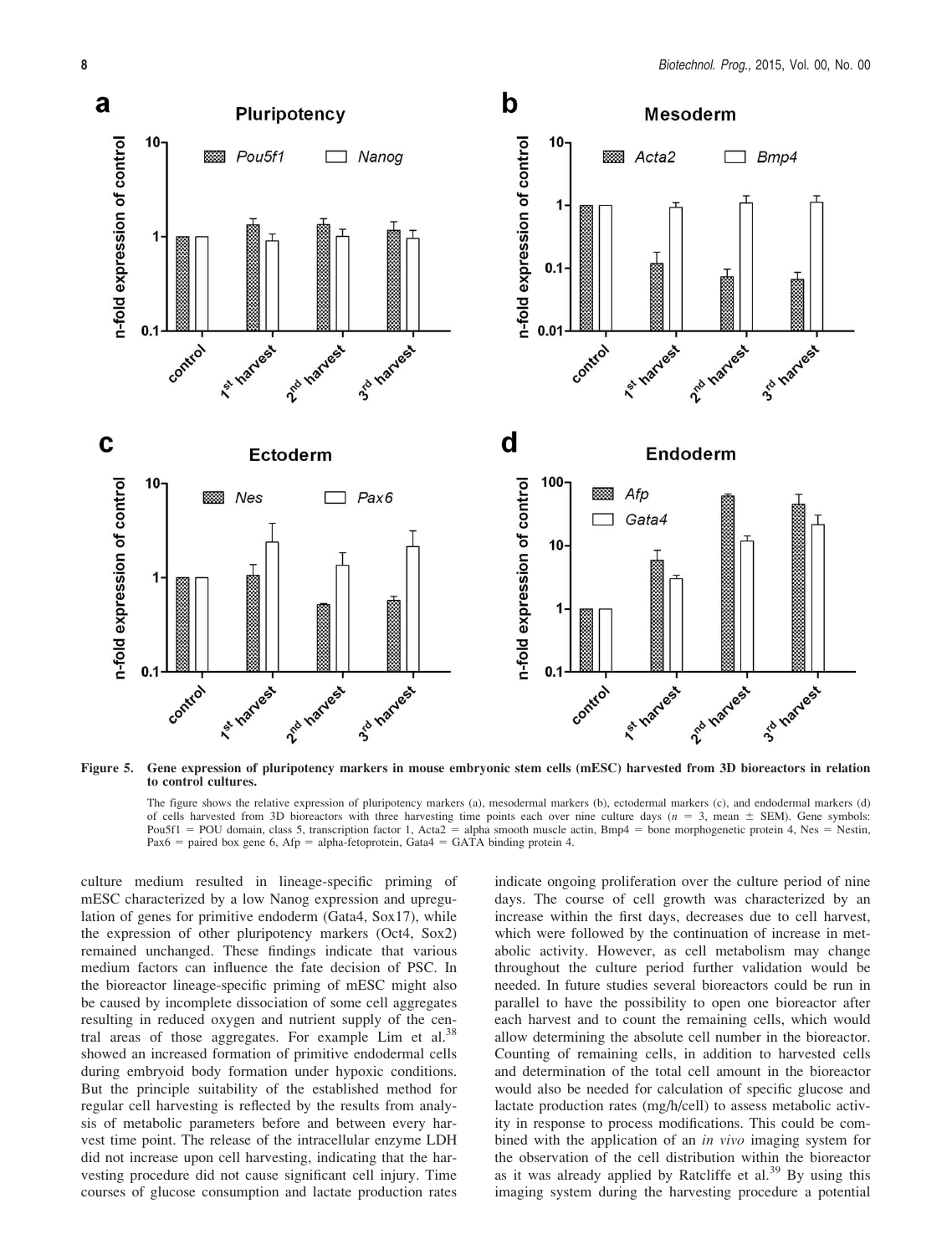![](_page_8_Figure_1.jpeg)

Figure 6. Influence of periodic cell harvesting on nutrients and metabolites during perfused 3D bioreactor culture of mouse embryonic stem cells (mESC).

Glucose consumption rates (a) and lactate production rates (b) were calculated daily. Arrows indicate harvesting time points. Resulting yield Lac/Glc (c) was calculated over 24 h before and 24 h after cell harvest. Lactate concentrations (d), pH values (e) and partial oxygen pressure  $(pO<sub>2</sub>, f)$  were measured directly before and after harvest of mESC from 3D bioreactors. Bioreactors were opened after third harvesting on culture day 9 in order to count remaining cells resulting in only one dataset (before harvest) for the third harvest ( $n = 3$ , mean  $\pm$  SEM).

inhomogeneous distribution of remaining cells could be revealed and allow counteracting via further targeted rinsing. This would also lead to decreased variances of harvested cell numbers and metabolic data after the first cell harvest.

To obtain even larger amounts of cells at one time point and not at time-displaced intervals of two to three days, several bioreactors could be run in parallel as Abbasalizadeh et al.8(p844) demonstrated for expansion of PSC in stirred tank bioreactors. This would allow for production of clinical relevant numbers of  $1-2 \times 10^9$  stem cells and their derivatives.<sup>40</sup> Alternatively a larger scale hollow-fiber membrane bioreactor could be used. In previous studies a good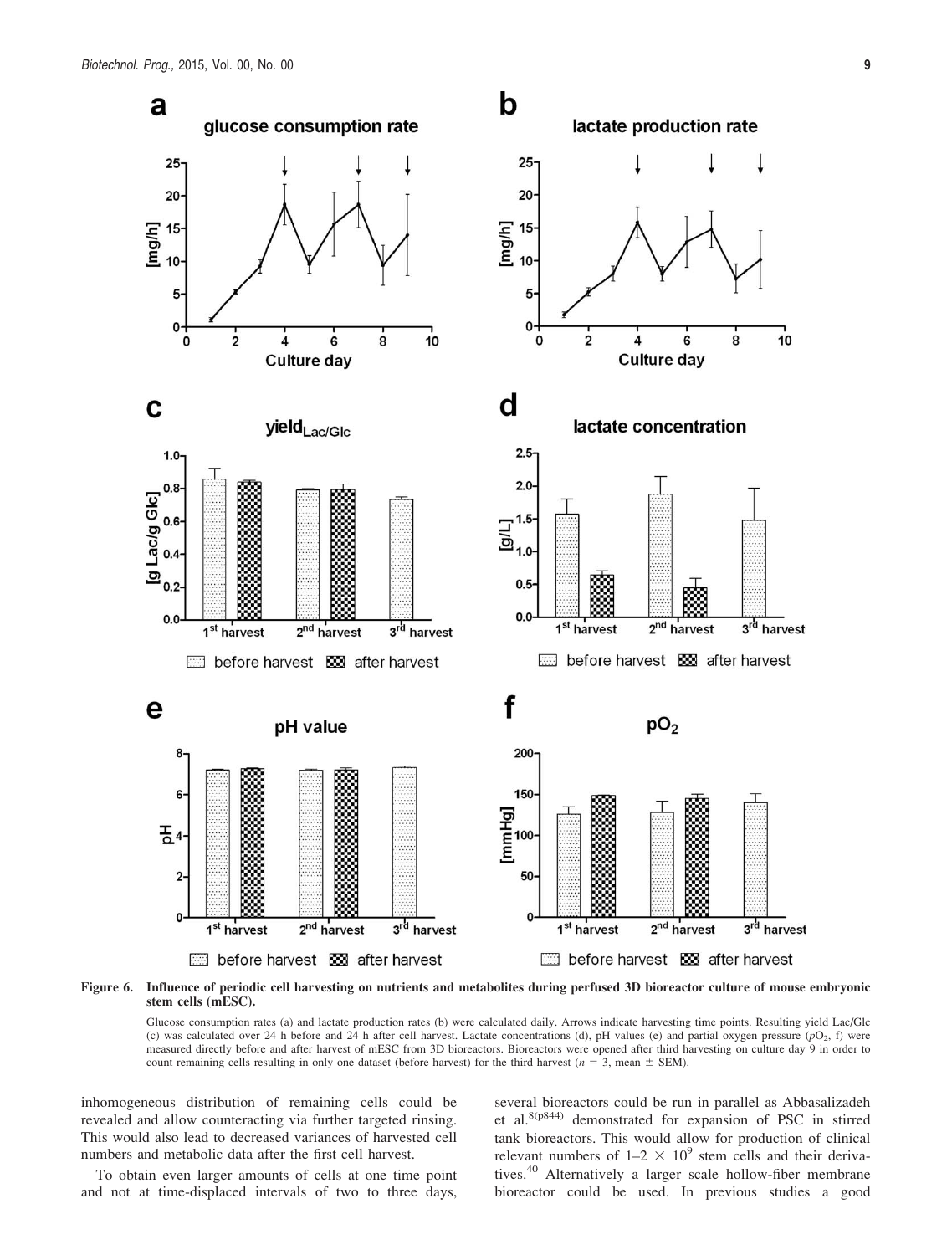comparability of cell functionality and metabolic activity was observed in differently scaled bioreactors with a volume of up to 800 mL. $15(p552)$  Additionally the yield could be increased by various process modifications. For example, it was shown that in stirred-tank bioreactors the orientation of impeller,<sup>41</sup> and of agitator type and rate<sup>7(p253)</sup> play an important role for cell growth. Similarly, Gloeckner and Lemke<sup>42</sup> showed that an increase of the medium recirculation rate in a hollow-fiber membrane bioreactor resulted in increased cell numbers. Further attempts to enhance the cell activity aim to improve oxygen delivery to the cells, e.g., by adding sterile red blood cells to the culture medium. $43$  Optimized bioreactor processes combined with an increase of harvesting cycles would enable regular cell delivery. To ensure sterility over prolonged periods, the technical set-up for harvesting procedure could be upgraded. For example, the usage of large medium bags with pre-connected transfer lines in combination with sterile quick connectors would reduce the contamination risk during transfer of liquids. If cell production in accordance to GMP guidelines is needed the bioreactor perfusion and cell harvesting can be performed using a laminar flow or under clean room conditions.

In order to transfer the method to repeated harvesting of human-relevant cells (e.g., hiPSC) in the bioreactor some adaptations of the established procedure may be necessary. On the one hand the usage of feeder-free culture conditions would be needed. In combination with the use of defined media this would enable standardized, xeno-free cultivation. Furthermore a potential harmful influence of feeder cells during drug testing studies could be excluded. On the other hand, a more detailed quality control including flow cytometry analysis and formation of embryoid bodies or teratoma studies should be applied. Additionally some process adjustments would be required due to a different behavior of the cells regarding cell growth and sensitivity to enzymatic treatment.<sup>44</sup> In other bioreactor systems based on microcarriers collagenase and  $TrypLE^{TM}$  have been tested for cell passaging and harvesting of  $hESC<sup>45</sup>$  and for dissociation of  $hIPSC$ aggregates in suspension cultures Accutase<sup>TM</sup> and Accu- $\max<sup>TM</sup>$  were successfully applied.<sup>8(p836)</sup>

Applications for post harvest cells can be seen not only in clinical applications but also in pharmacological studies. Therefore the harvested cells could be reseeded in conventional 2D cultures or in more complex culture systems such as miniaturized 3D bioreactors,  $22(p9)$  in 3D fibrous matri- $\cos^{32(p453)}$  or in fibrous bed bioreactors.<sup>26(p63)</sup> The reseeded undifferentiated cells could then be used for studies on embryotoxicity or for differentiation into specific cell types and subsequent drug screening and toxicity testing.

#### **Conclusion**

The present study is the first one showing the feasibility of periodic cell harvesting from a continuously perfused hollow-fiber membrane bioreactor with subsequent further cultivation of ESC that remained in the bioreactor after harvest. The gained cells were shown to be viable and sterile, and could be further cultivated in 2D. The perfusion device allows for control of medium and gas flow rates. Additionally, the system provides the option for equipping the perfusion circuit with pH and  $pO<sub>2</sub>$  sensors for online measurement to ensure constant culture monitoring. Hence, the 3D bioreactor technology represents a promising tool for scaling up stem cell expansion in a highly controlled environment. The new opportunity of periodic harvesting of cells from the system would allow for the generation of high amounts of cells in a closed culture system for in vitro or clinical research.

#### Acknowledgments

The authors thank Dr. Annika Wulf-Goldenberg and Dr. Antje Siegert at the Experimental Pharmacology and Oncology Berlin-Buch GmbH, Germany, for provision of mouse embryonic fibroblasts.

#### **Disclosure**

Jörg C. Gerlach owns shares of the company Stem Cell Systems (Berlin, Germany). No other author has shares or financial interests in the company.

#### Literature Cited

- 1. Zuba-Surma EK, Józkowicz A, Dulak J. Stem cells in pharmaceutical biotechnology. Curr Pharm Biotechnol. 2011;12: 1760–1773.
- 2. Evans MJ, Kaufman MH. Establishment in culture of pluripotential cells from mouse embryos. Nature 1981;292:154–156.
- 3. Martin GR. Isolation of a pluripotent cell line from early mouse embryos cultured in medium conditioned by teratocarcinoma stem cells. Proc Natl Acad Sci USA 1981;78:7634–7638.
- 4. Thomson J, Itskovitz-Eldor J, Shapiro S, Waknitz M, Swiergiel J, Marshall V, Jones J. Embryonic stem cell lines derived from human blastocysts. Science 1998;282:1145–1147.
- 5. Takahashi K, Tanabe K, Ohnuki M, Narita M, Ichisaka T, Tomoda K, Yamanaka S. Induction of pluripotent stem cells from adult human fibroblasts by defined factors. Cell 2007;131: 861–872.
- 6. Yu J, Vodyanik MA, Smuga-Otto K, Antosiewicz-Bourget J, Frane JL, Tian S, Nie J, Jonsdottir GA, Ruotti V, Stewart R, Slukvin II, Thomson JA. Induced pluripotent stem cell lines derived from human somatic cells. Science 2007;318: 1917–1920.
- 7. Kinney MA, Sargent CY, McDevitt TC. The multiparametric effects of hydrodynamic environments on stem cell culture. Tissue Eng Part B Rev. 2011;17:249–262. doi: [10.1089/](info:doi/10.1089/ten.TEB.2011.0040) [ten.TEB.2011.0040](info:doi/10.1089/ten.TEB.2011.0040)
- 8. Abbasalizadeh S, Larijani MR, Samadian A, Baharvand H. Bioprocess development for mass production of size-controlled human pluripotent stem cell aggregates in stirred suspension bioreactor. Tissue Eng Part C Methods 2012;18:831–851. doi: [10.1089/ten.TEC.2012.0161](info:doi/10.1089/ten.TEC.2012.0161)
- 9. Olmer R, Lange A, Selzer S, Kasper C, Haverich A, Martin U, Zweigerdt R. Suspension culture of human pluripotent stem cells in controlled, stirred bioreactors. Tissue Eng Part C Methods 2012;18:772–784.
- 10. Baptista RP, Fluri DA, Zandstra PW. High density continuous production of murine pluripotent cells in an acoustic perfused bioreactor at different oxygen concentrations. Biotechnol Bioeng. 2012;110:648–655. doi: [10.1002/bit.24717](info:doi/10.1002/bit.24717)
- 11. Dos Santos F, Campbell A, Fernandes-Platzgummer A, Andrade PZ, Gimble JM, Wen Y, Boucher S, Vemuri MC, da Silva CL, Cabral JM. A xenogeneic-free bioreactor system for the clinicalscale expansion of human mesenchymal stem/stromal cells. Biotechnol Bioeng. 2014;111:1116–1127. doi: [10.1002/bit.25187](info:doi/10.1002/bit.25187)
- 12. Fernandes-Platzgummer A, Diogo MM, Da Silva CL, Cabral JM. Maximizing mouse embryonic stem cell production in a stirred tank reactor by controlling dissolved oxygen concentration and continuous perfusion operation. Biochem Eng J. 2014; 82:81–90. doi: [10.1016/j.bej.2013.11.014](info:doi/10.1016/j.bej.2013.11.014)
- 13. Knazek RA, Gullino PM, Kohler PO, Dedrick RL. Cell culture on artificial capillaries: an approach to tissue growth in vitro. Science 1972;178:65–66.